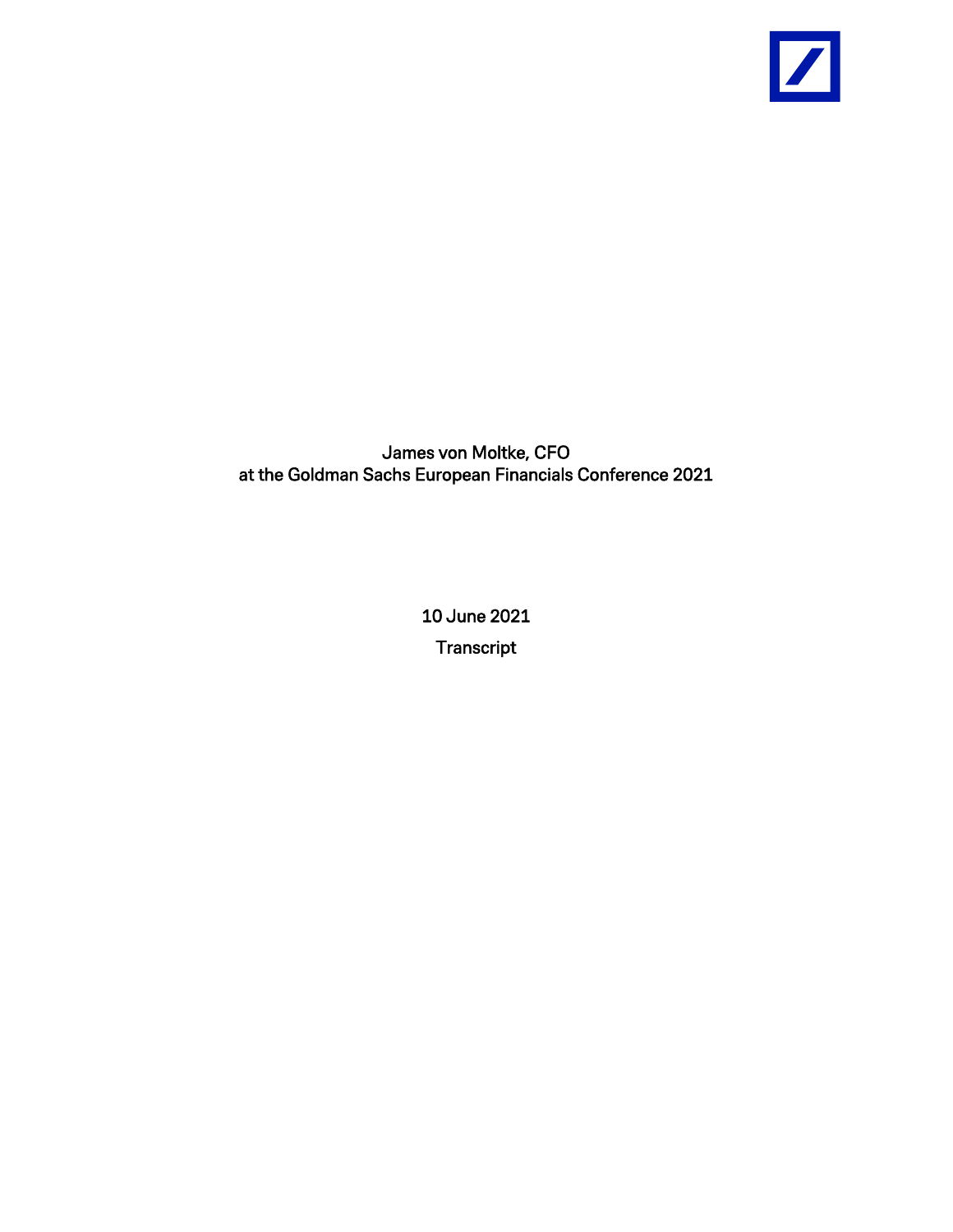

Jernej Omahen: Good morning and welcome to our third and final day of our 25th (Goldman Sachs) Annual European Financials Conference. We're looking forward to the sessions of today. There's certainly going to be a tilt towards capital markets exposed institutions. We're going to start with James von Moltke, the CFO of Deutsche Bank, afterwards we're going to hear from the CEO of UBS, as well as our own Richard Gnodde, the CEO of Goldman Sachs Europe, and the day we'll complete with Minister Donohoe, who is also the president of the Eurogroup. But I'm delighted that the opening session of this day, the final day, of our conference begins with James von Moltke, the CFO of Deutsche Bank. James joined Deutsche Bank in his capacity in a very, very different time for the Deutsche Bank. Certainly the opportunity set and the structure of the group has changed a lot, James, since you joined.

> So I want to ask you the first question, you are two years into executing your new strategy, if you could help us take stock with the way you think Deutsche Bank is. And before you start answering, let me just say thank you for taking the time this morning. You're always welcome at our conference and I'm looking forward to today's session.

James von Moltke: Thank you, Jernej I appreciate it. And good morning to everyone. I'm delighted to be with you. Well, it's interesting, I have some nostalgia for this conference because if I think to June of 2018 that was when I made a presentation, you may remember, where we talked about the goal of unlocking the vicious circle that we had been in and turning it into a virtuous circle. And there were a number of elements that I laid out at that time that I thought were important to achieving that.

> But I also laid out the upside that I thought Deutsche Bank had, if we were successful in achieving it. And I do think we've gotten to that point where the momentum is in our favour, some of which has been driven by the outside environment, and we can talk more about that. But a lot is being driven by the decisions that we've made, the execution on our strategy, and really working hard to unlock some of the value in the company. So that was three years ago now, and as you pointed out, two years ago we announced our restructuring, which included exiting secondary equities, but really focusing on the core businesses that we identified at that time. And as we sit here today, it's been successful. And I think we're still in the relatively early stages of unlocking some of the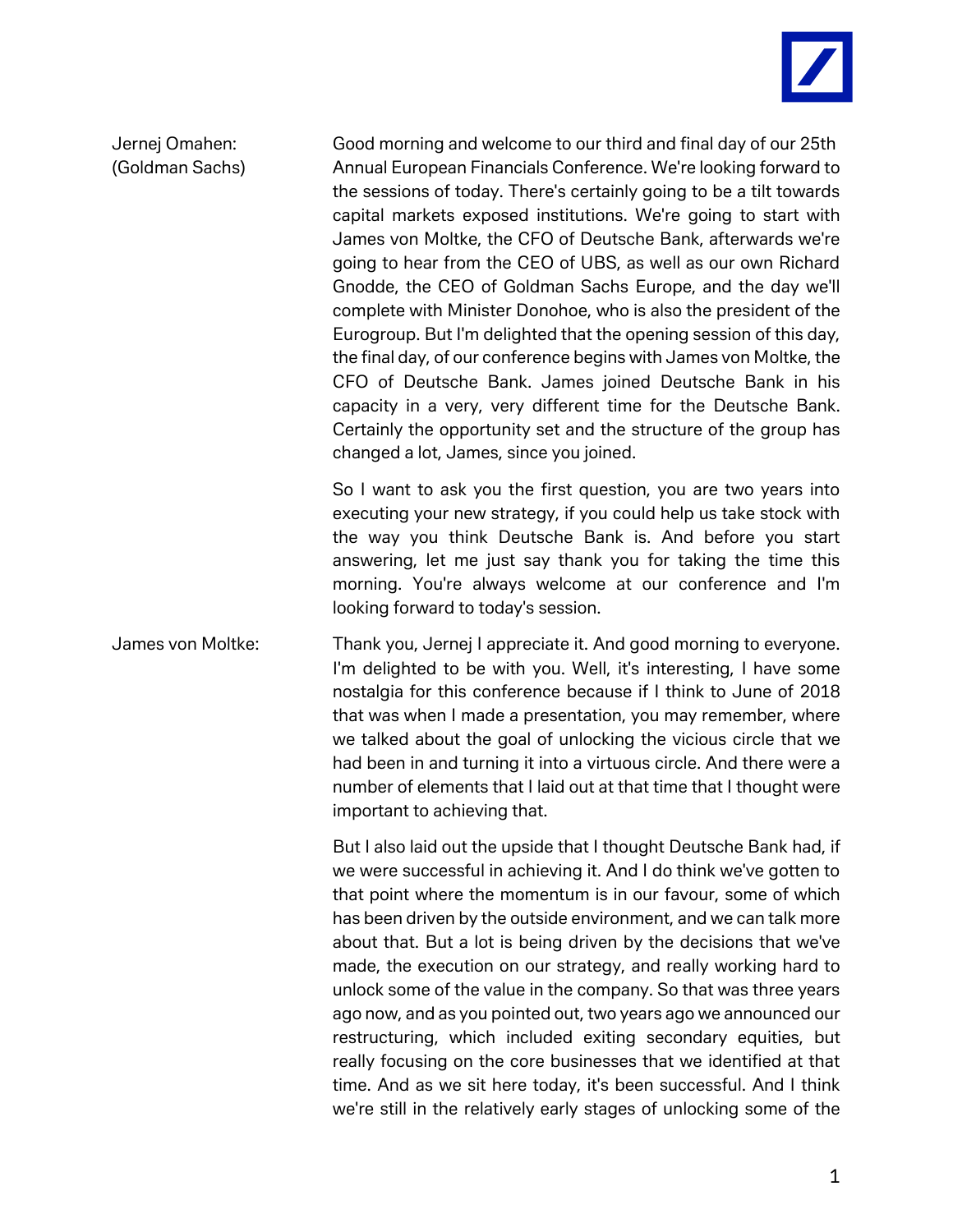

potential that came with reversing the vicious and opening up a virtuous circle.

- Jernej Omahen: I remember that session well, it was in Paris. And I think two days after that session, there was a downgrade over credit rating outlook.
- James von Moltke: Actually, you're a year off, it was in Frankfurt, but you're right. The S&P action happened at around the same. The S&P action happened in 2018 and the conference was in 2018, in 2019 Paris was quite a different environment, and it was just before we announced the restructuring. And so the market was waiting to see what we were going to do. And again, I think if you look back on that history, the distance travelled is something that we're quite proud of in terms of what we've achieved, but also humble about, because we recognize that there's a lot of work still to do, to achieve our targets, to unlock the potential of the company.

But we think much of it is in our control. It's about continuing the execution discipline that really I think we began around that time of June 2018, when we were together. And continuing with that execution discipline to focus on achieving financial targets, achieving non-financial, that is transformation milestones, and at the same time, ensuring that we continue the investments that we've been making in the control environment and regulatory remediation. And as we deliver all three of those things, I think by the end of next year, you'll see a very much transformed institution from where we were three years ago in that June of 2018 conference.

Jernej Omahen: All right. So part of that transformation, or perhaps the consequence of that transformation was the client reengagement, and I think it was pleasing to see, particularly in the first quarter, that multiple quarters of market share loss seem to have reversed. Now it was an exceptionally strong quarter, but still. But can I ask you, also on the client re engagement front, is that something that was an event? I.e. at some point, clients realized you are exiting certain businesses, but are fully committed to the rest? Or is that a process that continues?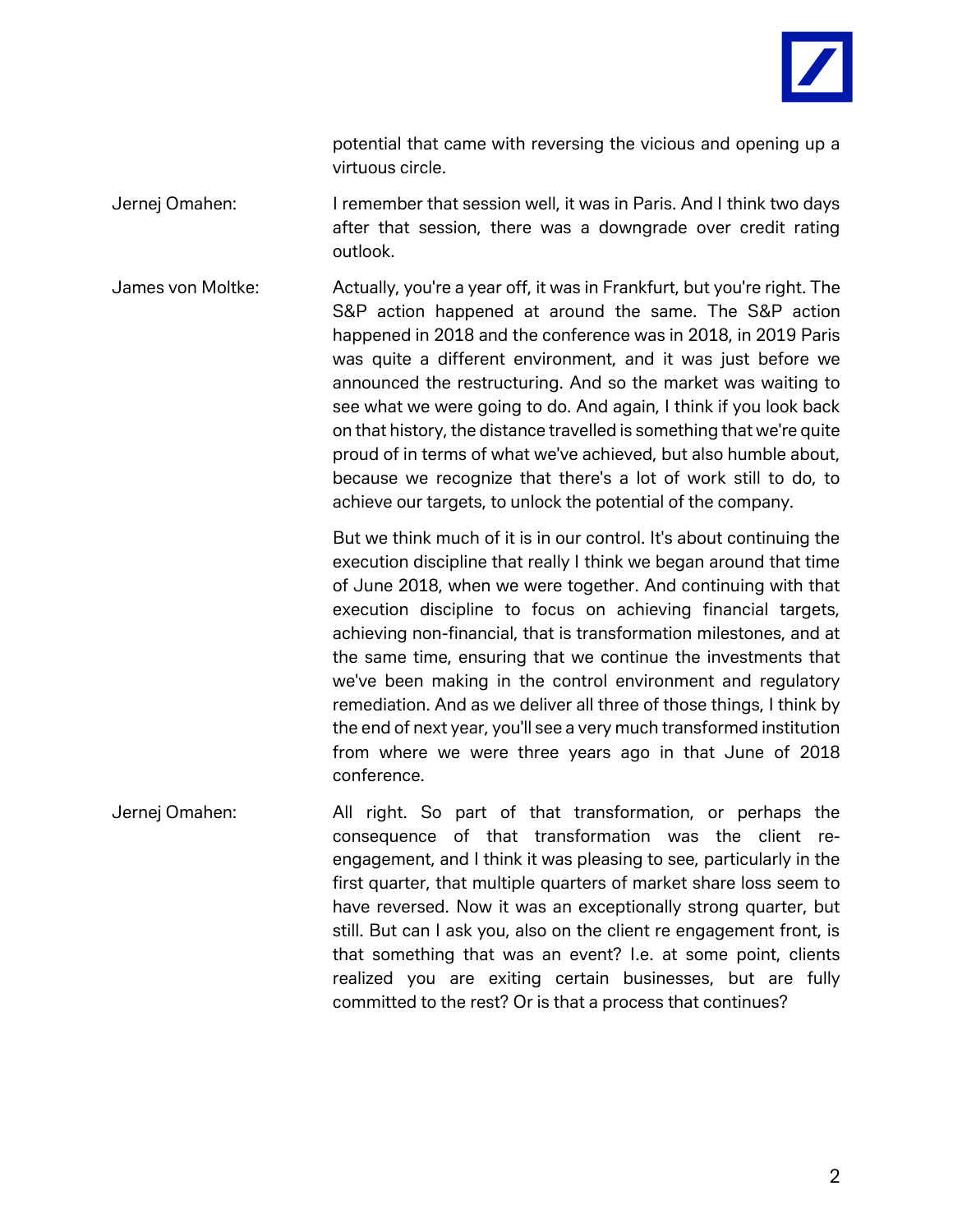

James von Moltke: I would say it's a process. It's very much a process. I actually think it began as early as the late third, early fourth quarter of 2019, so after we'd made the announcements and begun to execute on the new strategy. And clients began to believe that we were really committed to the businesses that we've now reduced our perimeter to, and that we could be consistent in serving them and supporting in those businesses. You began to see a change in the tide. Since that time it's been a steady increase of what we call reengagement over time, but it's a constant flow, literally every few days we'll get an email about a client turning us on or a CSA that is amended to extend terms or RFP wins in our Corporate Bank. And so we've just seen a very steady movement of clients expressing confidence in the platform, the franchise, and appreciating the services that we offer, the way we do it, the people that serve them. And that's very gratifying.

> Again on this virtuous circle argument, part of that is driven by things like our credit improvement. So the perception of the company around an improved credit position obviously helps the FIC franchise. And that's very tangible in terms of, again, the trading terms that the clients are comfortable working with us on. And that's an everyday occurrence that we see improvements there. And one of the things that I'm optimistic there about is in many cases, we actually perform below our broker vote with clients. So it's an existing client relationship, but as that confidence returns and our rating improves, we have our broker vote in our actual revenue performance, but we also see that in the other businesses, in Origination and Advisory, market share gains really, and especially in our product strengths.

> We see it in the Corporate Bank winning and sometimes rewinning or winning back mandates that had gone away from us in prior years and in the Private Bank, just steady growth in terms of loan originations and also investment products. And in the investment product, one of the again, interesting and gratifying pieces of that, its deposit conversion into investment products. And it's an area we think we're differentiated in, especially in our home market.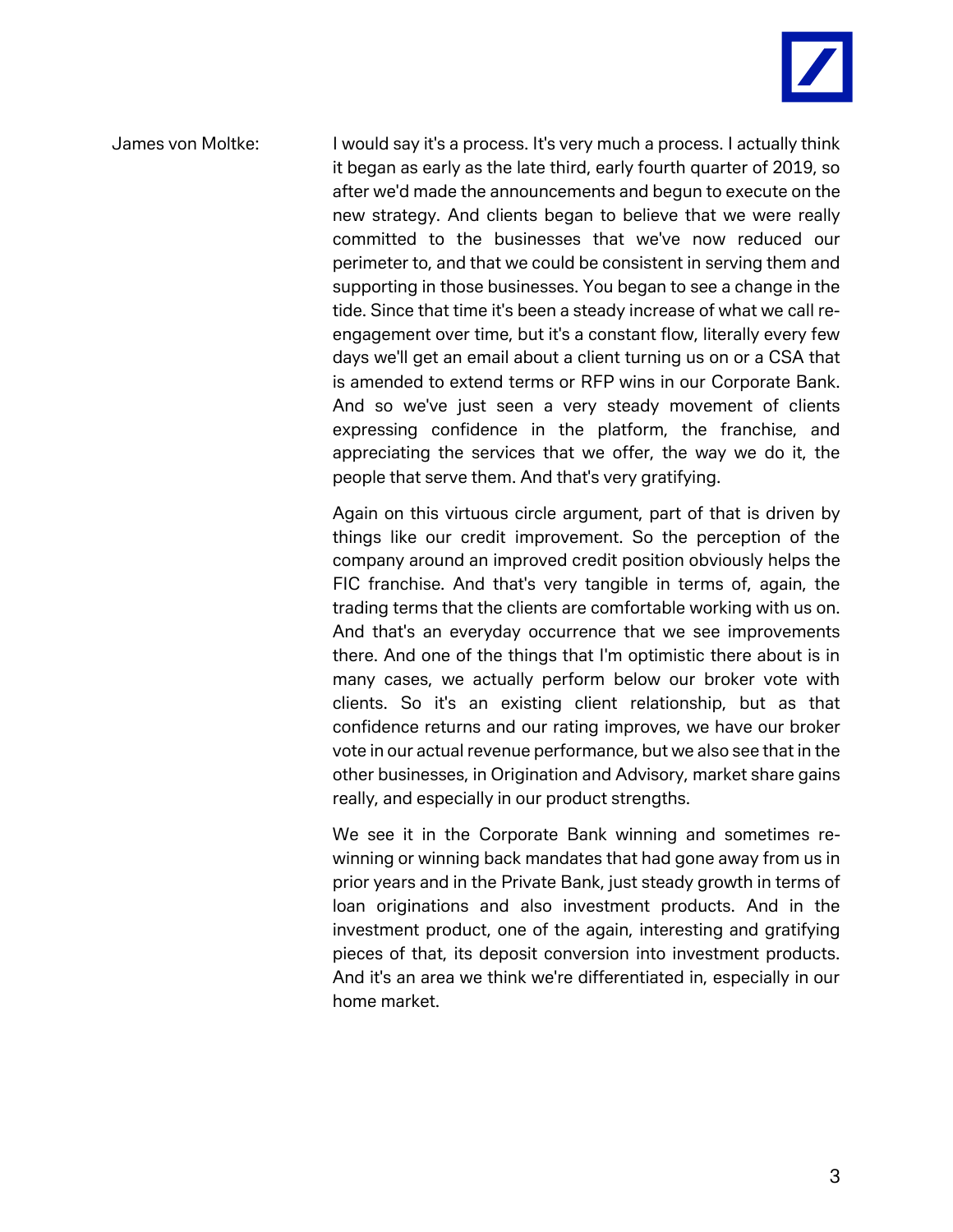

Jernej Omahen: So I think that the assessment of Deutsche Bank's home market, the attractiveness of the home market is probably quite downbeat. I think Germany is generally perceived as having a market which just makes it very, very difficult for banks to make reasonable returns. But you've talked a lot about the changes in the environment and the changes in the pricing structure of some of the domestic products. Can I ask you to what extent are you optimistic that this continues in Germany, actually becomes a reasonable market from a profitability perspective?

James von Moltke: Yeah, well, it's an interesting question. Look, last year, let me just go back to 2020. It was one of the few years in which you could really see the virtues, not to overuse the word, of the German market. So one of the benefits of being so heavily weighted towards Germany, including for example, in our loan portfolio, is that it's a very stable market from a credit perspective, very strong sovereign and what have you. So you did see that relative strength for us last year. As you say, though, the market is very competitive. Spreads tend to be narrow, and there's a surplus of deposits looking to be put to work. And that deposit surplus is especially painful in the negative rate environment. And structurally, as you know, it's an overbanked market for a variety of reasons.

> So there are certainly those negatives. Do I see some positives in the outlook? Yes, I do. I think first of all, interestingly, the spreads have held up in, for example, the mortgage product and unsecured consumer credit. So we've been watching that carefully to see whether the competition for assets would really flow through into further diminished asset pricing. And we haven't seen that so far. So I think that's encouraging.

> I think the second thing that that is more of a secular thing is with the negative deposit rates, you're absolutely seeing if you like a capitulation in the market on the part of savers, finally, to move out of deposit products, into investment products. And as I said earlier, we think we're differentiated in the ability to serve and that that market demand and shift our deposit base into investment products and also win new clients.

> But secondly, in the competitive environment, obviously that's affecting all of the other banks, including the savings and cooperative banks. So I think from a pricing perspective and especially a liability pricing perspective, and by the way, that's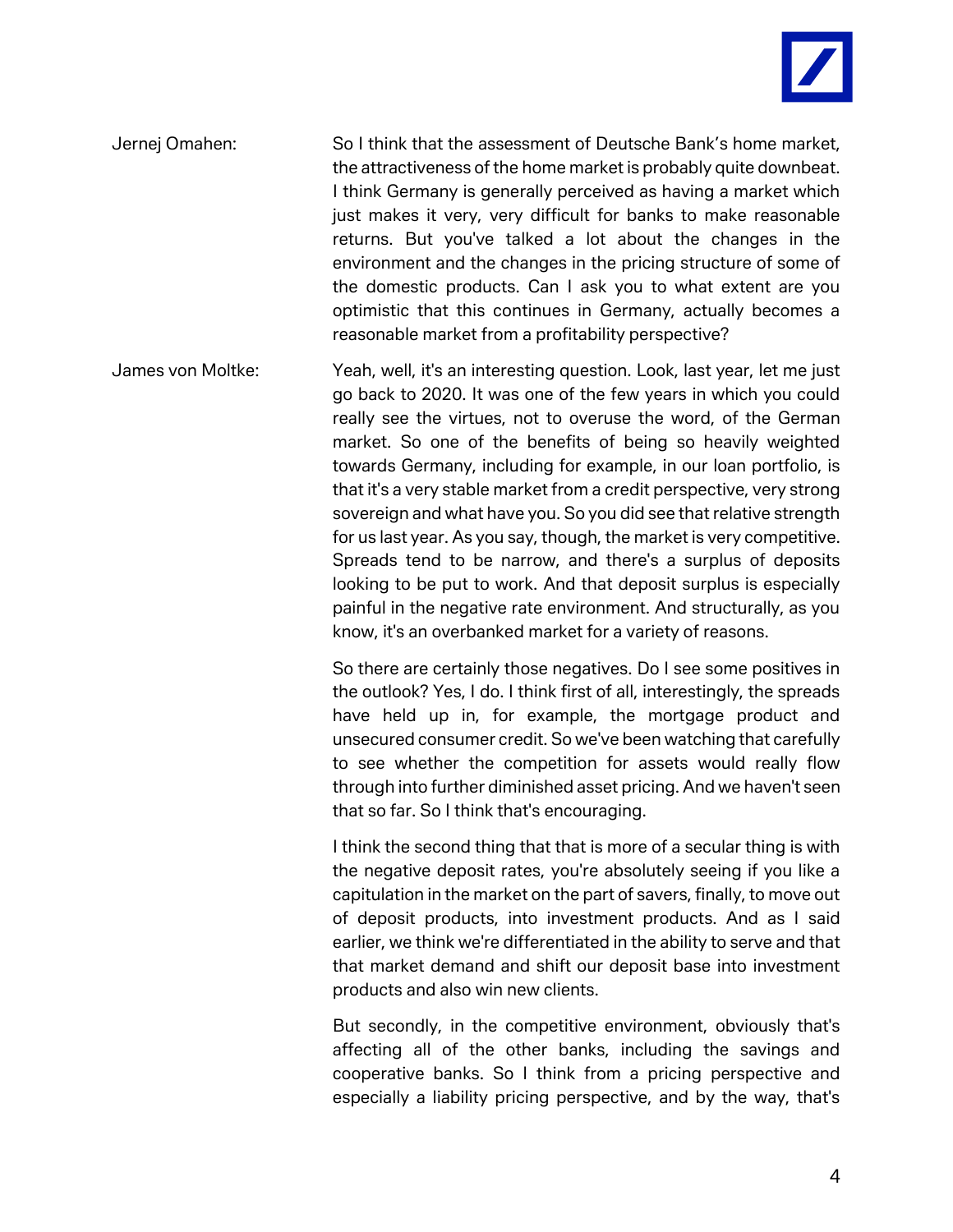

both on the consumer personal banking world and on the small and commercial banking world, you're seeing more I think, positive developments in that area. And we'll see how the market evolves from here. So there are some strengths and the pressures are still there, but I do see that those pressures may result in a more rational market over time. One thing I did want to mention here is the recent court ruling, which I think investors have been interested in, in learning about. So there was a high court ruling in Germany around what is called AGB in German, but it stands for the general terms and conditions through which the banks engage with their clients. And at the end of the April, there was a surprising high court ruling essentially disallowing negative consent in those consumer contracts.

That was a surprise to us and a surprise to the industry, because it overturned two lower court rulings that had been in our favour. This was a Postbank case, and it overturned about 45 years of generally accepted practice or convention in the market. So it is a surprise to us.

I wanted to mention what we currently see as the impact of that ruling. It's still, I have to say, early days. So we've been going through the work to assess the ruling, how to implement it and what the impacts are. We think there would be a modest look-back impact, which we are currently estimating we would take this quarter that is for Q2, of about a hundred million euros in provisions. That is highly subject to assumptions, but we think based on our historic experience that that is a reasonable place to start from. And then we would see a temporary revenue impact. Because essentially for a period of time, we would have to suspend the fees we've been charging on these current account products until we can reinstate them based on valid legal agreements. That will be, we think, a Q2 and Q3 impact on revenues in each case of about, again, 100 million euros. But we expect that by Q4 we will have re-established those fee agreements and have restored, if you like, that lost revenue stream. So we see the lost revenue as temporary.

As we said in the Q1 earnings call, we actually do see a silver lining to this event. To your point about the structure of the German banking market, we think there's an opportunity here, frankly, to accelerate pricing change in the German banking market. Because it's a moment at which competitively, all of the banks are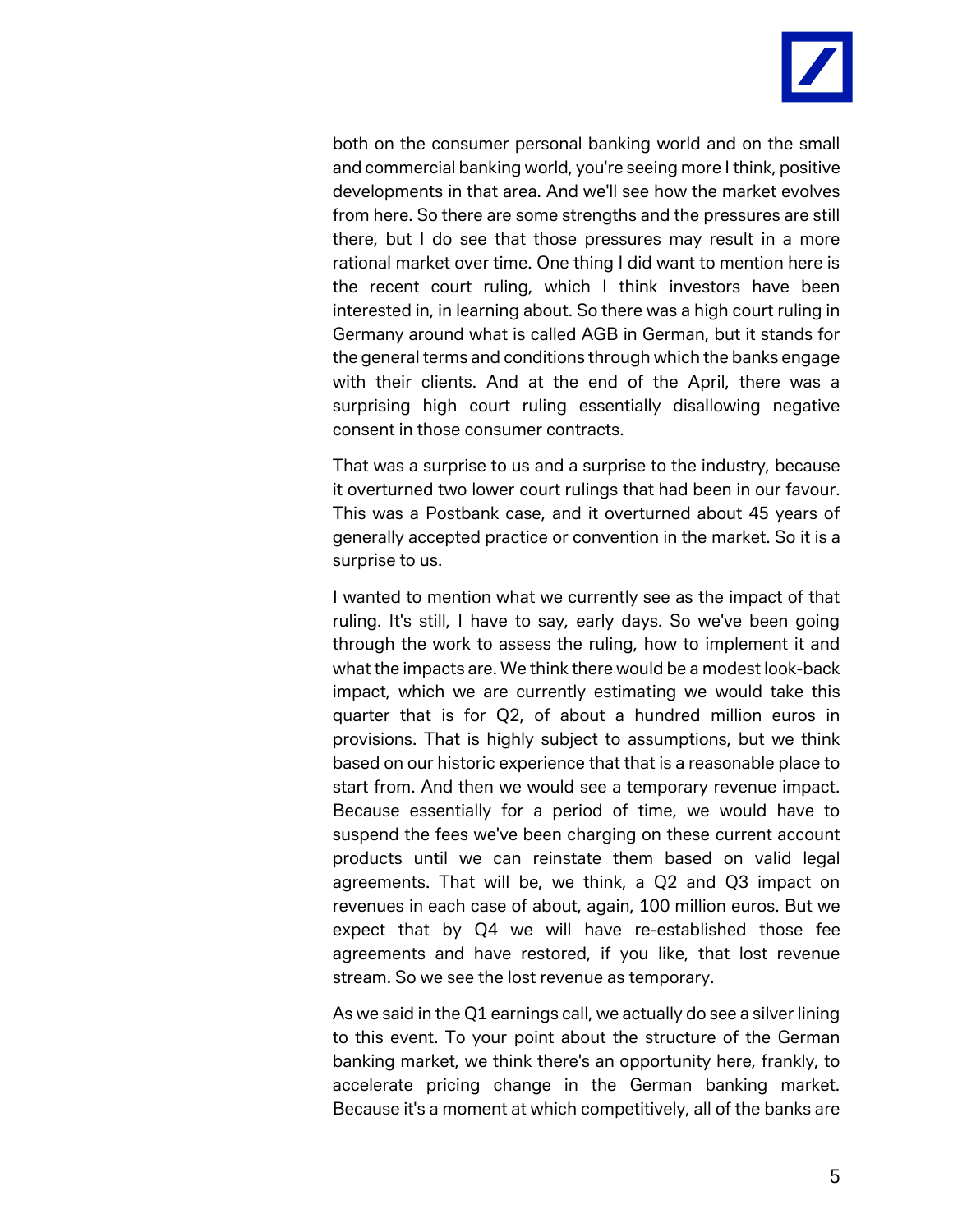|                                                                  |  |  | going to be needing to respond and readjust their pricing        |  |  |  |  |  |  |  |
|------------------------------------------------------------------|--|--|------------------------------------------------------------------|--|--|--|--|--|--|--|
|                                                                  |  |  | structures as a consequence of this decision. Very often, as you |  |  |  |  |  |  |  |
| know, consumer protection actions tend to have an odd effect of  |  |  |                                                                  |  |  |  |  |  |  |  |
|                                                                  |  |  | needing to formalize these relationships, and ultimately         |  |  |  |  |  |  |  |
| accelerating pricing changes that were planned over time anyway. |  |  |                                                                  |  |  |  |  |  |  |  |

Jernej Omahen: Okay. So the hundred million euros, this is the reversal of negative rates charged to date on these account.

James von Moltke: Sorry, it's account fees. So it's historical account fees over a lookback period based on customer claims.

Jernej Omahen: Right. Okay. So if we take the second and the third question that we've covered so far, the second question was clients re-engaging on the capital market side of the bank, market shares were going up. This was coupled with a very supportive revenue environment. On the German side or domestic side of the business you outlined what you think is a positive structural shift.

> But then if we look perhaps a bit closer, so just at the performance in the second quarter, I mean, yes, Q1 was great, three billion of revenue, but yet it felt that this was somewhat of a record quarter with all the right tailwinds materializing at the right period of time. If you look at the performance of revenue in Q2, what are you able to tell us?

James von Moltke: So look, you're right. The Q1 I think was an outstanding quarter, I think for us and for the industry with a lot of things working. We think that, again, the momentum, the trends that we've outlined, remain in place. As we said, client re-engagement, focus on our core capabilities, products, and what have you. And we think that what will emerge from that is more consistent performance and market share gains, both in our FIC and Origination and Advisory businesses.

> As we've said, and I think a number of our peers have said, we did and we do expect markets to normalize this year in 2021, relative to the, let's say, the last five quarters, which have been extraordinarily favourable for the financial markets, and of course issuance and trading activity. And we do see that taking place. So I would expect to see, relatively speaking, a normalized quarter in terms of the market's performance in this quarter. And you can see that in some externally visible metrics like volatility and volumes that are out there.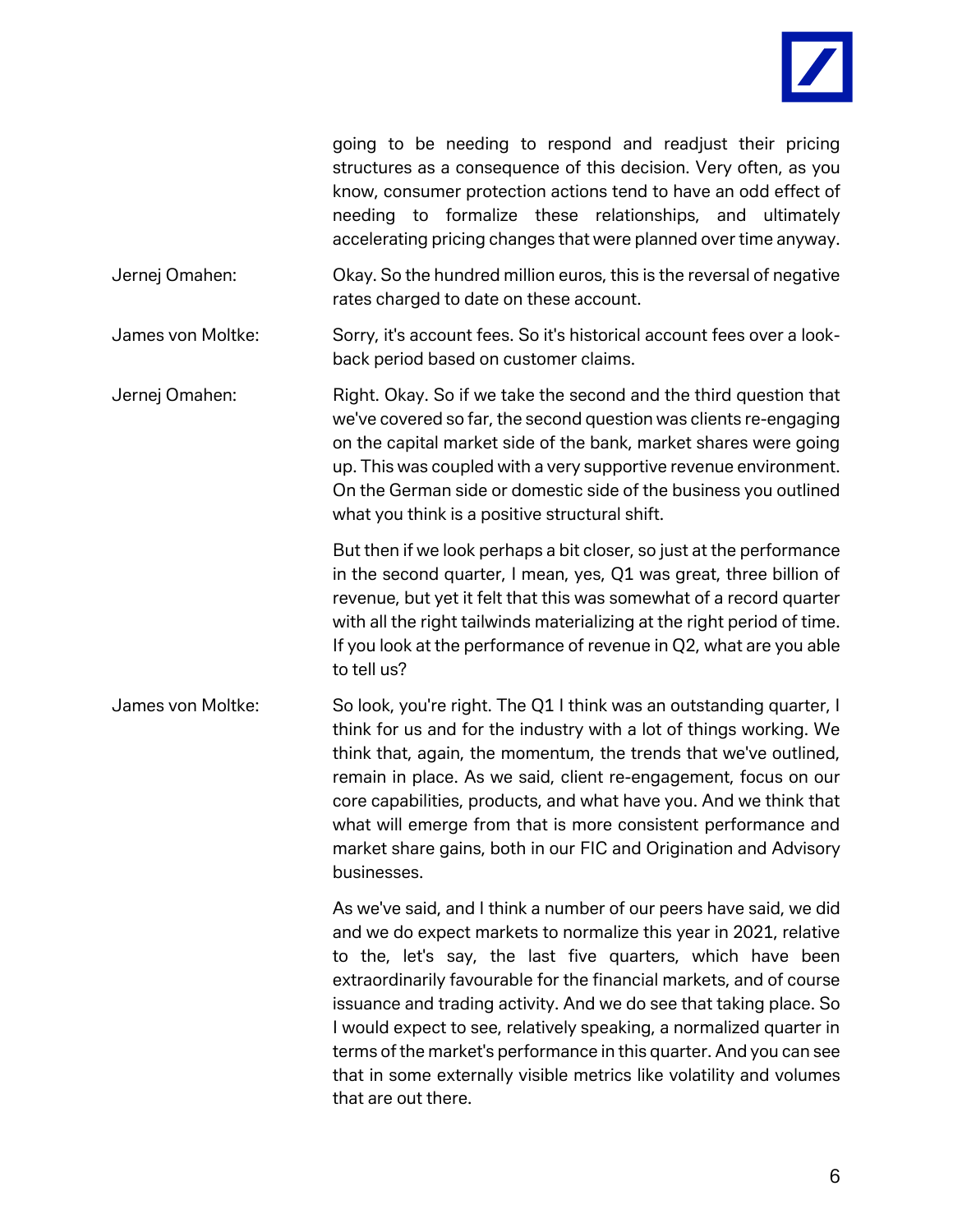

But we do think, as I say, this underlying trend we've had of an improving franchise is still present. And the confidence that we expressed back in April about that strategic direction and the performance that we were seeing and expected in the Investment Bank, that persists. So the outlook that we updated in April for the full year revenues in our Investment Bank was to be flat in 2021 relative to 2020. Which I think goes well beyond expectations, late last year into this year. That's based on an outstanding first quarter, as we mentioned, but then I think good but normalized performance in the second through fourth quarters.

Ultimately we're calling for, as you'll recall in our December Investor Day, we talked about revenues, sustainable revenues in the Investment Bank of about 8.5 billion euros. Which was what we were looking for to support our financial targets and model for next year. And we do see that level of performance in our business and being sustainable, it requires that we earn something between two and two and a half billion in revenues per quarter in the Investment Bank. And we think that's entirely achievable in normalized markets, bearing in mind, of course, normal seasonality.

We see, I think, still ongoing good performance in the other three core businesses. Asset Management continues to perform, financial markets, as you know, are still at elevated levels. And the underlying trends that we've been talking about for a while in the Corporate Bank and the Private Bank around volume drivers, new loan originations, transaction volumes, investment products, they've tended to continue as well into the second quarter.

Jernej Omahen: So I just, I want to go back actually, to some extent, to the previous discussion that we have on this offsetting, or the ability to offset interest rate headwinds and the revenue focus that you have. So you're pointed out the development with the German courts and your response.

> But in general, is Deutsche is still able to adapt to change the structure or pricing structure of your liabilities, and in a sense, revenue targets for the Private Bank and the Corporate Bank of 2022? To what extent has this repricing made you more or the extent of repricing made you more or less comfortable in the ability of Deutsche Bank to hit their targets on those two?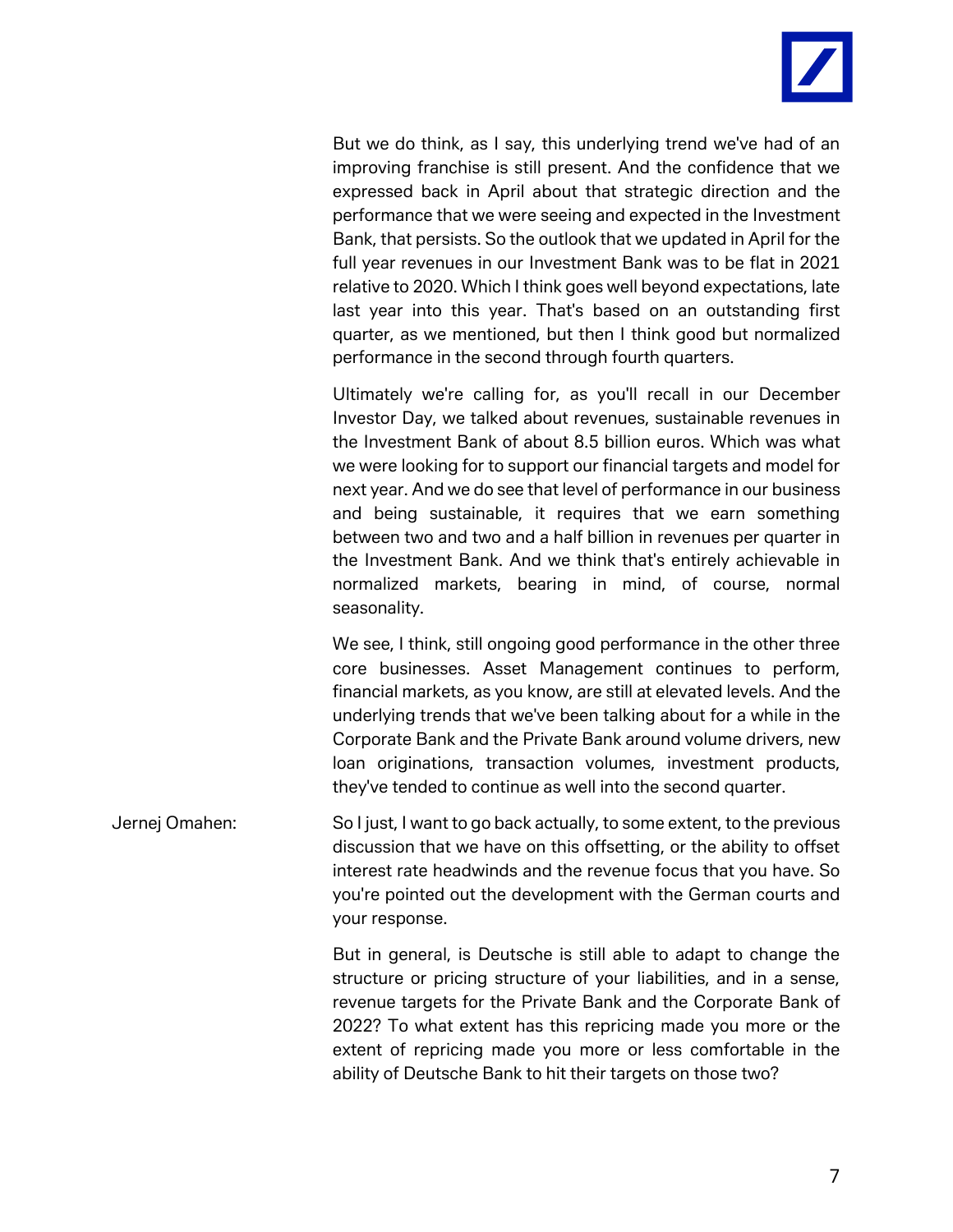

James von Moltke: I'd say overwhelmingly more comfortable in our ability to put through pricing increases. As you've seen in our disclosures, we've now repriced balances representing about 83 billion euros. So client accounts representing balances of 83 billion euros of the total. There is still a lot more to do. I would say of that 83 billion euros, as you've seen, it's been overwhelmingly in the Corporate Bank, but the experience in the Corporate Bank of putting through price changes has been to have less client attrition, more client acceptance of those changes as clients, frankly, just recognize that the environment that we're in negative rates, we simply cannot continue providing a direct subsidy to clients.

> We have, I think, a further distance and a greater opportunity remaining in the Private Bank. And that goes back to the points I made earlier about the competitive environment. I mean, we see more scope to be more aggressive, more quickly in pricing changes in our Private Banking franchise. And we believe the market will absorb that, in part given the competitive environment. And in part given our experience so far in terms of client conversions.

> You've seen banks like ourselves gradually reduce the levels of the thresholds or tiering at which clients get relief on negative rates. And the reaction has been, I think, consistently one of acceptance and very little client reaction in terms of movement. And in fairness, banks have to be prepared to lose some clients in order to rationally price the use of the balance sheet, frankly, on both sides. But here we're talking about the liability side.

Jernej Omahen: Yeah. James, so just a detour slightly or a follow up if you want. So I understand on the retail banking side you were talking about the German banks, your domestic competitors, changing their approach to allowing for the market pricing to move favourably in your direction if you want.

> On the corporate side of the equation, you said that you have to accept certain client loss if it materializes. Who is Deutsche Bank's main competitor in Corporate Banking in Germany today? Are those German institutions or large European institutions?

James von Moltke: A mix of both. There are absolutely foreign banks participating in the German commercial market, the small and medium size enterprise market, and there are a number of domestic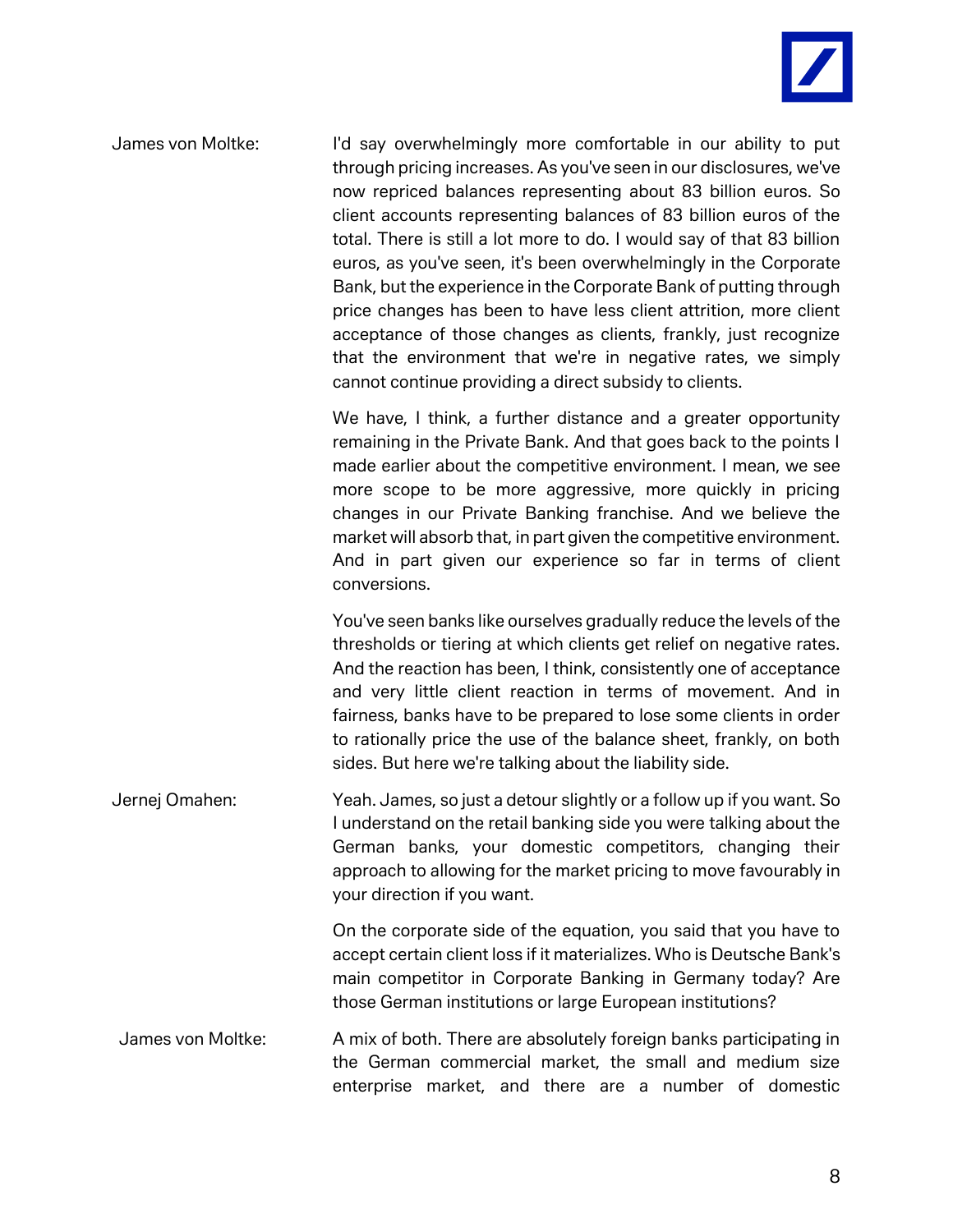

competitors. So I think of it as a competitive market, but one in which we're very well-placed. Stefan Hoops and his team have been, now that it's an independent unit if you like, has its own identity, its own strategy, business plan, technology budget. They are much more nimble in going to market articulating strategies and executing on them. And I think there's tremendous opportunity for us in that space in our home market. As you know, we had, I think, strategically somewhat neglected the SME market in Germany 20 years ago. And that's something we're still rebuilding from, but it means that there's an untapped opportunity. And remember, to your point, the product set that we offer among German banks it is now nearly unique and clearly our capabilities, the more we're able to bring them together in particular deliver to clients all over electronic platforms. I think we're very well positioned to capture share, and growth opportunities in that market.

Jernej Omahen: Okay. So now I'd like to touch on two topics, which are regulatory/supervisory related. The first one relates to the various levies that the European banks have to pay up Deutsche Bank being no exception. And the second one is on the EBA tests. So the first one on the levy, so we hosted the Chairman of SRB yesterday. And I would like to contextualize this question by contrasting the comments from the SRB, with the comments from the industry.

> So the industry obviously thinks that the SRB bucket is probably full, that that capital is not used productively. I think the Deutsche Bank has been vocal on that issue both as an institution and through the association of your banks. What is the outlook here? Are you hopeful that the SRB or the contribution to the SRF tell us off in the near future, could that be a substantial impact on your PNL on your bottom line?

James von Moltke: Look, to begin with, the program by its terms should end in 2024. I don't mean end, but the creation of the bucket and it should step back significantly from 2024. So we do see it as a transitory cost and that's partially explains why we think that there's, as we said in Q1 where we have accessions in the SRF contribution relative to our expectations, it doesn't make sense to offset them with other expense savings because it's a transitory costs and we might be making poor long-term decisions for a short term cost. Am I optimistic that there'll be a change next year? I'd say decreasingly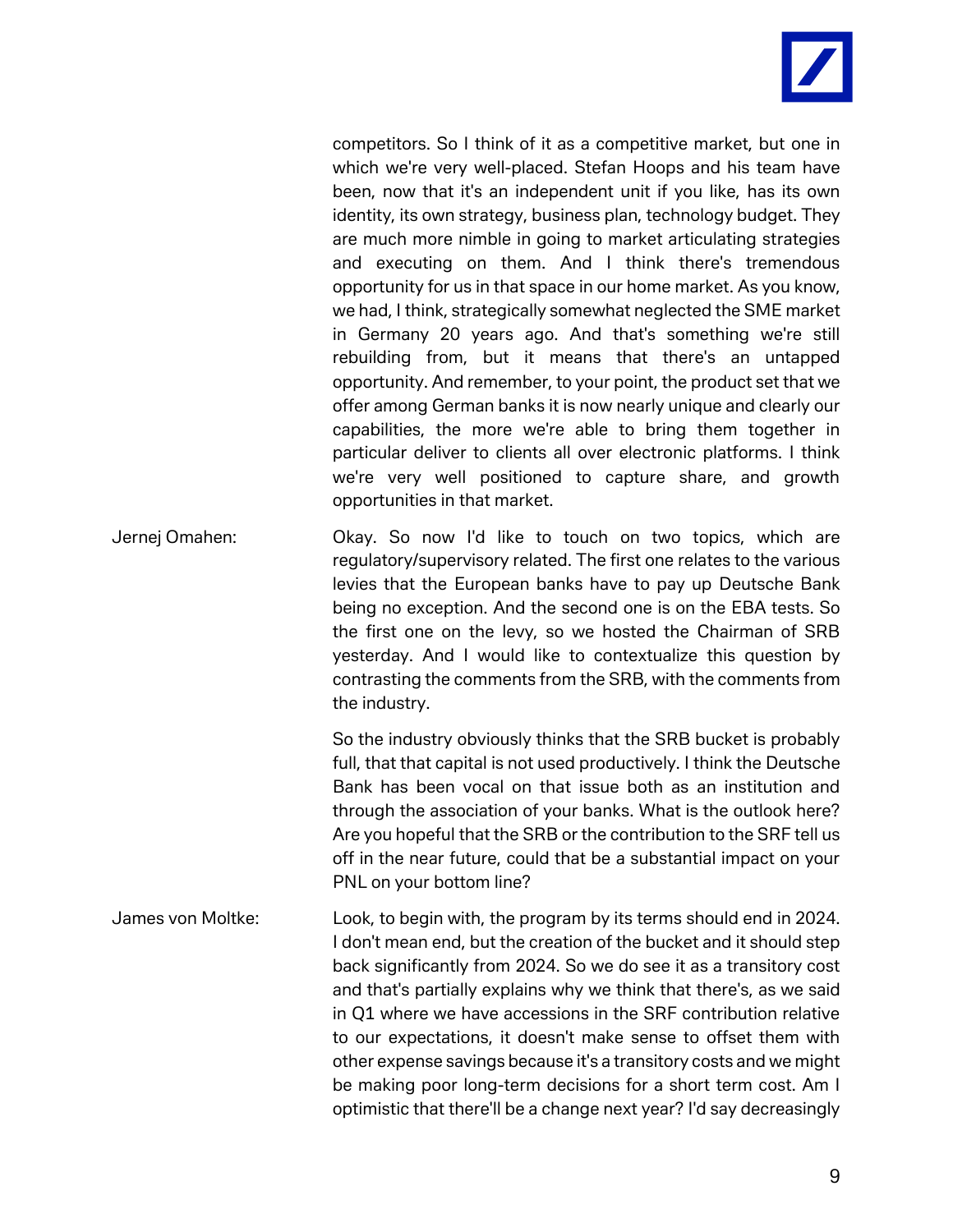

optimistic. The feedback we've had so far is the official sector in various sort of places understands the intellectual arguments that we have made as an industry around this levy.

But I don't think there's a political consensus around making a change to that levy. For a variety of reasons, it's just very hard to unlock. As you know, the industry's arguments I think are good.

The levy is skewed both geographically and from a business model. And the challenge is that it's really a solvency, a resolution backstop is a solvency driven, not a liquidity driven sort of mechanism. And hence, we have argued against the increase in the target level. So as I sit here today, I'm less and less optimistic that there'll be a change in the near term, but that doesn't stop us from continuing to make our arguments.

Jernej Omahen: Do you think the industry has a chance of being successful in shorten that timeline?

- James von Moltke: Again, less and less optimistic, but we'll keep trying, well, you think it's a considerable burden and in our case, we are among the more vocal, because it represents an outsized component if you like of our return and earnings picture. Relative to the size of the bank, we've been shrinking the bank now for several years, but the SRF has been flat and potentially increasing. And that's an odd circumstance to be in.
- Jernej Omahen: Okay. And now I want to shift to the European Banks Authority stress test, and perhaps link it into Deutsche Bank's own expectations about loan loss provision, evolution over the course of this year and in the future, perhaps contrasted, rather. So we've just gone through the worst economic shock that any of us probably can remember. Yes, the bounce-back has been dynamic and it's continuous and that's good, but 2020 was a year of record GDP decline.

Now, here we are, and European banks are being stressed as the Deutsche Bank being no exception for various scenarios by the EBA. One of them assumes that continuation of shrinkage. So we're stress-testing, or we're stressing what was a period of extreme stress, already. What is your expectation for the EBA test, number one. Number two, how will you interpret the results? What do they mean to you? We understand they're not binding, they don't feed in directly into the SSM assessment process, and yet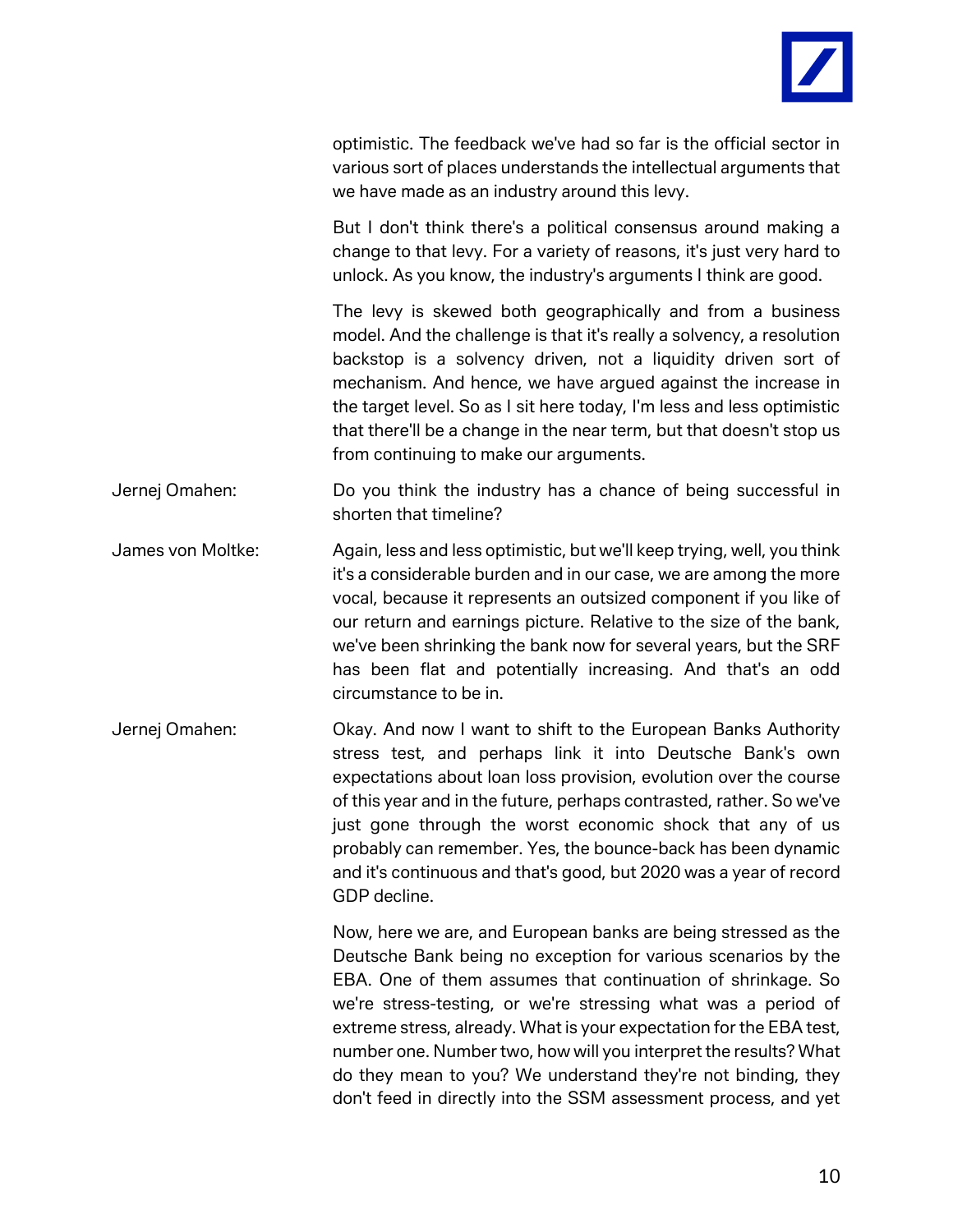they inform it. Qualitatively, if for nothing less. And in general, what is your view of the setup of these tests? What is your view on how, and if it should change in the future?

James von Moltke: Sure. A lot to talk about there. Well, let's start with the scenario. So briefly we think that the baseline scenario is pretty much in line with consensus. So no real surprise on the baseline scenario, but the severe scenario is extremely severe. If I look at it, it steps off from a historic contraction and then continues for three years. The confidence interval, we think it's at the very far end of likely events. And, therefore, you would expect the outcomes to be severe, also interest rates in this scenario, unlike previous years, stay low and that, of course, is a burden on the banks PPNR. So I would expect the outcomes of this test to be relatively severe on the industry, broadly.

> Obviously, you don't want to speak to our own results. I think one has to remember going to methodology that it is an idiosyncratic test and process in terms of step off points, some of the methodology decisions or approaches that are taken and what have you. So, while I think it's obviously a useful exercise for the industry to do. We learn every year, I think it's a good engagement with our supervisors and regulators, it will always be somewhat in contrast to a real-world stress. As we saw incidentally last year, I remember last year, analysts and investors were wanting to compare, use the stress test from 2018 to try to draw some conclusions about the 2020 stress. And of course it was impossible to do because every stress is going to be somewhat idiosyncratic.

> So I think one needs to be careful in assessing those results, how to interpret them, whether on a methodology or a scenario level. To your point about qualitative, that's an area where we've made real investments to try to make sure that our qualitative capabilities are leading practice. And so we're continuing that process and investing. Finally, to the question of how it will inform the ultimate SREP assessment, I'd say it's very hard to tell. I think there are a lot of moving parts this year, in terms of the SREP outcomes. One of which is the horizontal view of what comes out of the stress test, but then everything else that goes into the supervisor's evaluations in SREP. So we're working hard on a wide range of our improvements in the bank that we hope will be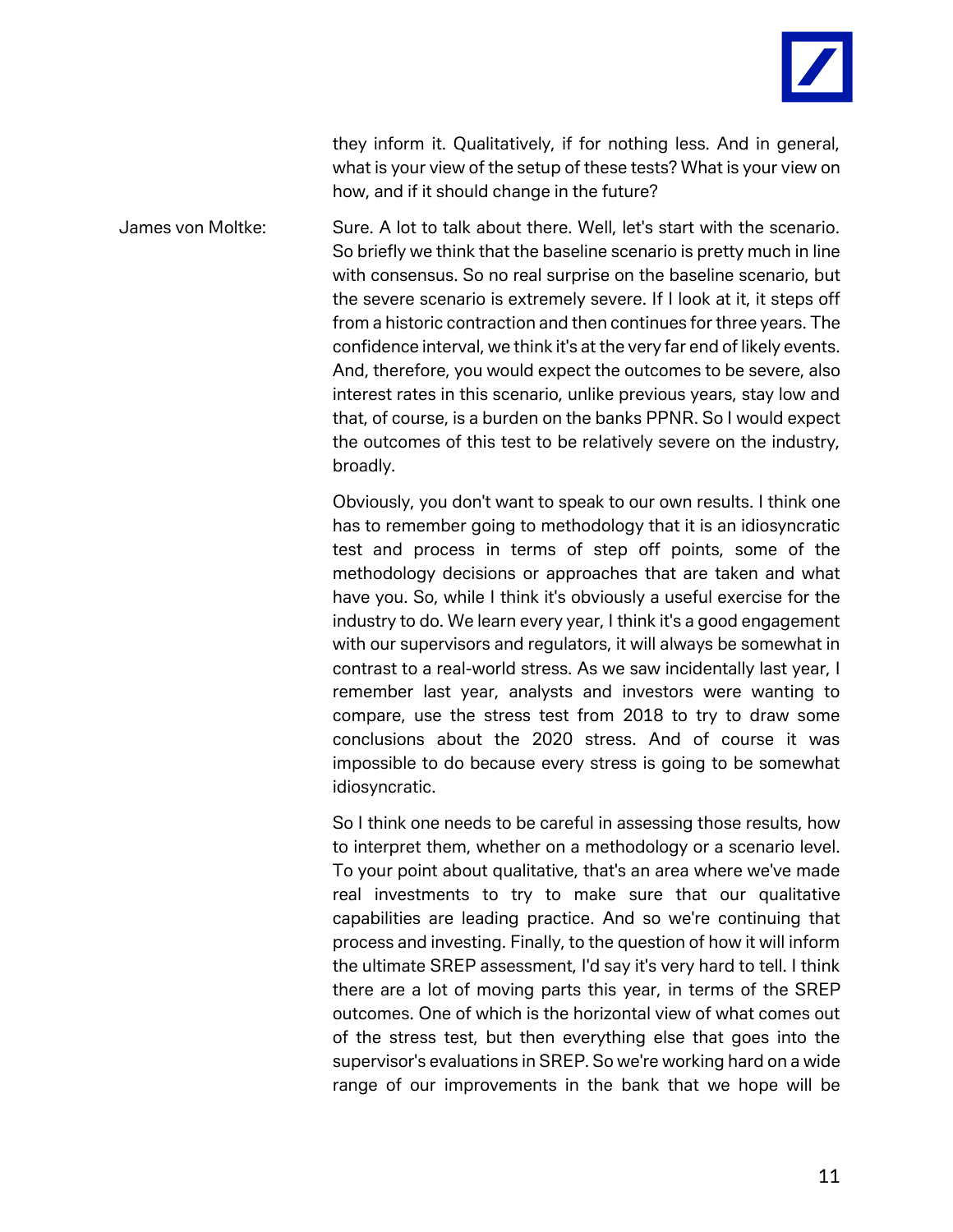

accounted for, as well are taken into account in this SREP outcome, alongside the stress test results.

Jernej Omahen: When you look at the result of the test, what has more information value for you? The actual post-stress capital ratio, the relative rank of Deutsche Bank versus other institutions?

James von Moltke: What's valuable to us is observing the draw down, what drives the capital accretion and what we learn from that in a scenario. Actually, there's a real dichotomy here, and it's a great question, dichotomy between what the bank learns and the dialogue with the supervisor, whereas the outside world tends to get only a relatively sort of crude ranking of outcomes. And so that divergence can be, can be quite significant.

Jernej Omahen: So now I'd like to move on and contrast what is a theoretical exercise of applying stress, and then what is your prediction of the most realistic P&L charge for credit losses over the course of this year? And here I'd like to go back to last year. I recall very clearly the two of us having this discussion exactly 12 months ago. I thought that you were wildly optimistic when you made the predictions on the credit loss charge for 2020 at that point in time. I think Deutsche Bank was pretty much alone in suggesting that the second half credit charges might be lower than what you need in the first half of the year. And I just want to acknowledge that. Now the guidance for this year, I believe is 20, 25 basis points. What is the credit evolution at this point? We get it, the economy is better than we thought, hence credit losses are better than we thought. The policy response has done its job. Are you concerned that there is a risk of a cliff edge if policy support is withdrawn?

James von Moltke: We're watching it carefully. Look, we're very mindful that there are downside risks in the economy and the financial markets, as much as we don't see that today, either in our credit portfolio or in the financial markets. Frankly, Jernej, to your point, the outlook has improved since we last gave guidance on credit loss revisions. You saw that the Q1 for us came in very low. It was low, I think across the industry, including releases from stages one and two. At this point, we continue to see quite a strong credit environment. And so it's probably continuing to evolve better than our expectations that we had coming into the year and better even that we had in April after Q1.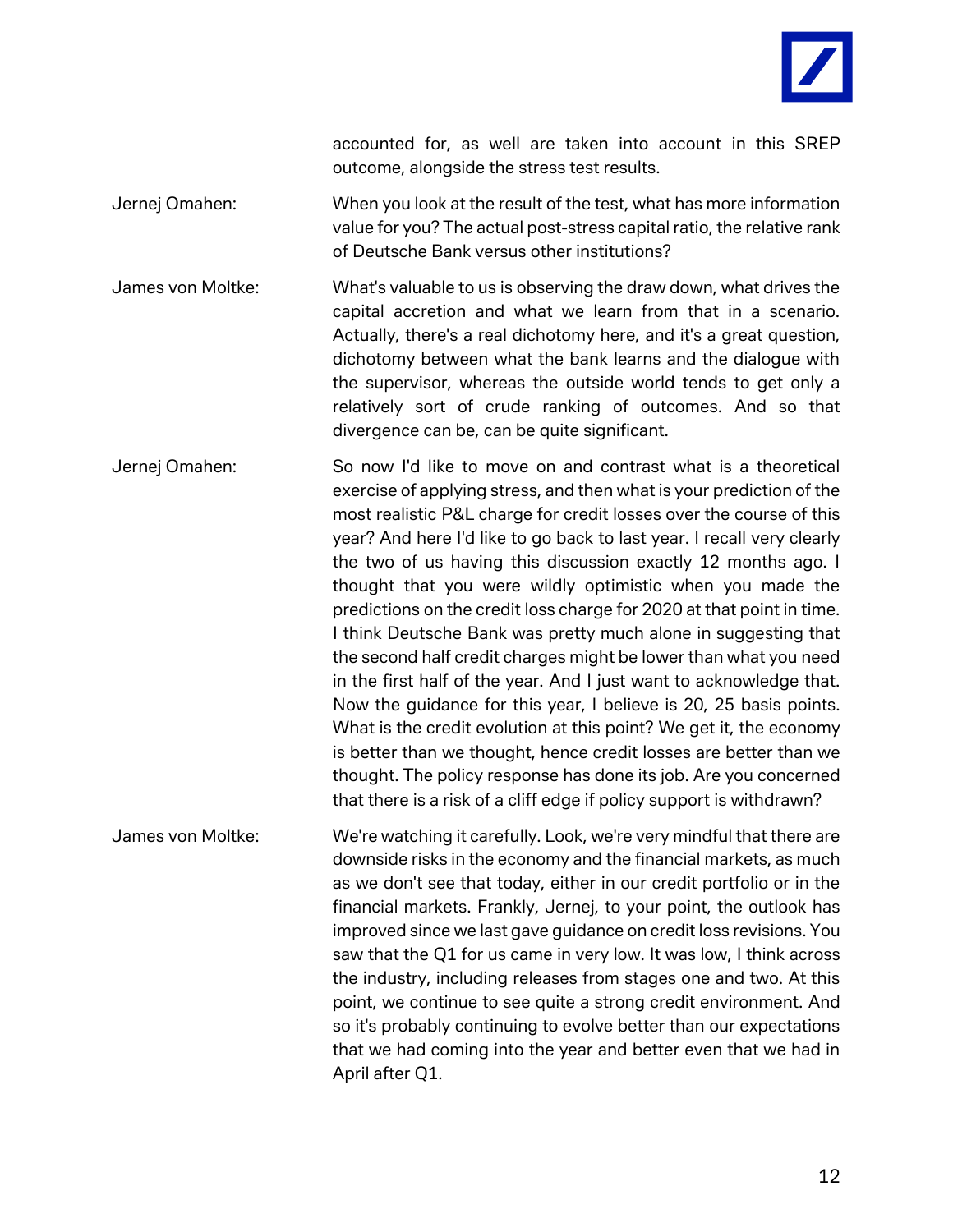

At this point for Q2, I would probably expect the stage three events or impairment items to be more or less in line, probably slightly lower than Q1. So relatively modest and stable stage three events. And it's too early to say what the stages one and two will be. You're kind, very gracious on your comments. We do intend to continue to be prudent in our provisioning. We see the downside risks as we've talked about. There are portfolios that we're looking at very carefully, consumer portfolios that still benefit from extraordinary support, and moratoria. Commercial real estate for us, in particular and as an exposure, aviation. But as we see it today, the development in those portfolios remains better than our expectations

Jernej Omahen: James help us just conceptually, contextualize this now. So the worst economic shock that we all remember, in 2020 economies shut down for months on end. Yes, policy response, we understand that, but can this be true? I mean, is there a probability that this is too good to be true? That the assessment of the strength of those balance sheets today turns out to be too optimistic? I mean, how certain are you that this continues?

> But you were right. You were right in the predictions, but you have to acknowledge that at the time, and even today, those predictions were and remain counter-intuitive, correct?

James von Moltke: It's what we see in our portfolio. So we're obviously pleased that our prediction turned out to be true, at 41 basis points it was basically in the middle of the range we gave last year. This year, we've given it a range of around 25 basis points. And at this point the balance of probabilities as we sit here today is that we will outperform, i.e. improve on that 25 basis points. Mindful as we are of the downside risks. I don't think it is too good to be true, Jernej.

Jernej Omahen: Good. For everybody not just for Deutsche bank. Okay. So I think we have seven minutes left in this conversation. There's one topic that I would like to cover. It relates to capital point number one, and then within that to potential for capital return to shareholders. So I think you've said, Deutsche Bank has said that you do expect some regulatory inflation on RWAs to impact your core tier one ratio in Q2. So I'd like you to remind us what you think that that impact will be and how you see the evolution of core tier one beyond that.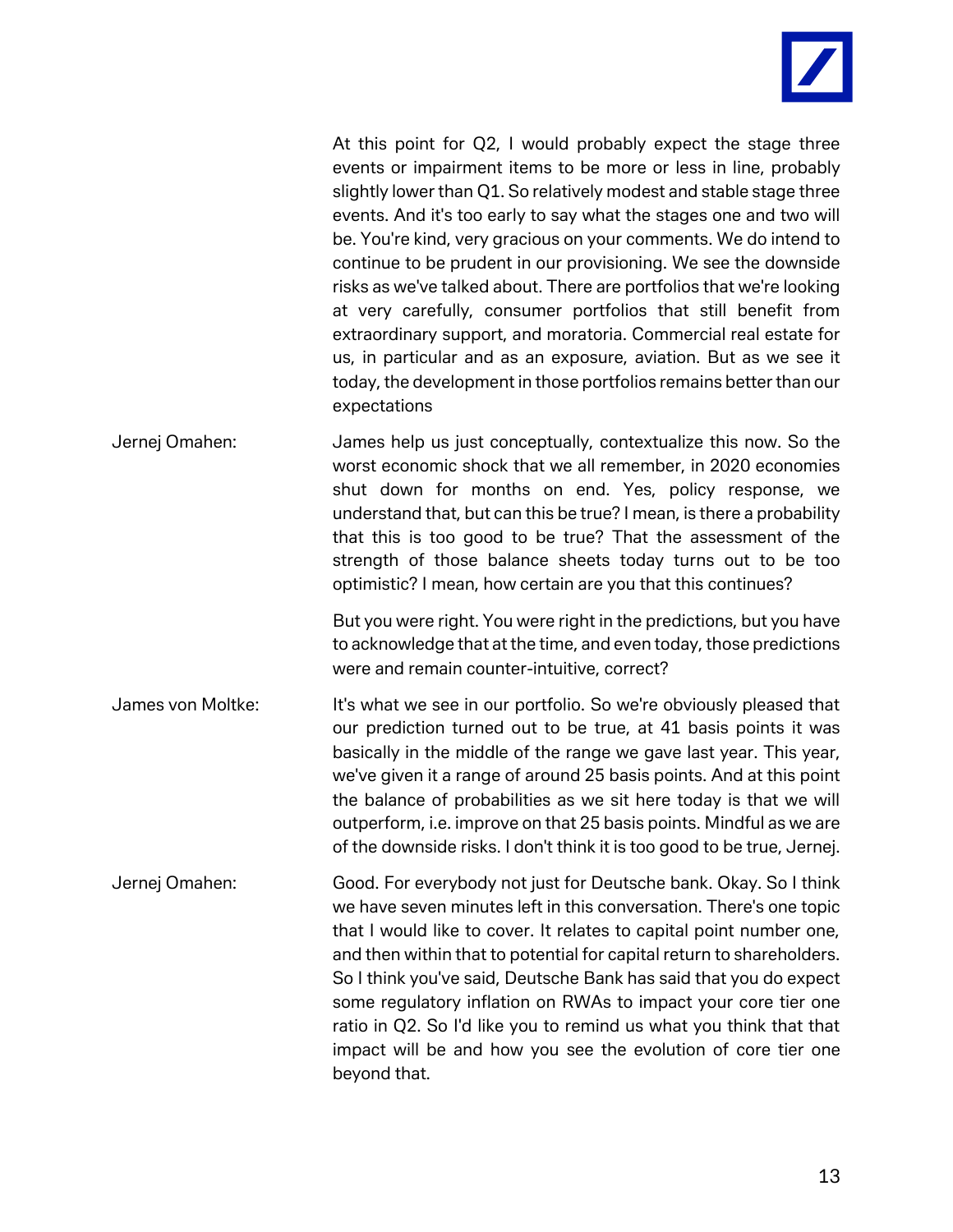

And then within that, I mean Deutsche Bank is not known for being a dividend paying stock, or at least hasn't been for a multi-year period of time. And yet you raise the prospect of not just dividends for which you've accrued in Q1, but also the prospect of share repurchases and some further point out in the future. And then, so after we cover the core tier one levels, if you could comment from that as well.

James von Moltke: Sure. So you're absolutely right. So core tier one was 13.7%. At the end of the last quarter, we called for about 80 basis points of regulatory inflation. We still see that coming there may be a little bit of slippage into Q3 of certain of the letters and implementation of these changes driven by again, the supervisory side.

> But I don't think that changes the direction of travel, which is from the 13.7%, 13.8% range down to about 13% in the CET1 level. That is in a sense an encouraging development, because from my perspective, it moves the biggest slug of the remaining regulatory inflation until 2024 and then 2028 to put it behind us. And we're in a more stable capital management world.

> And then our hope is to continue to manage capital in the high twelves, low thirteens going forward, allowing for some balance sheet growth and client investor distributions on the basis of internal capital generation. To your question about dividends and repurchases, absolutely we said in July 2019 and I think the market somewhat discounted this part of our strategy commitments that we intended to return five billion of capital to investors starting next year. So, after a two year capital dividend hiatus that we will return to distributions in 2022, it's absolutely our intention. As you said, in Q1, we put aside on a technical basis, 300 million euros that's outside of our capital ratios for distributions next year. Our hope is that we'll continue to accrue based on earnings and the remaining three quarters of this year that will put us in a good position to resume distributions. Too early to say what the level or the mix of distributions will be. But we intend to begin in earnest on that five billion return in 2022.

Jernej Omahen: Okay. Which then brings us to our last topic. By now, it's almost a tradition, I think. So we had the letter to shareholders released recently of Deutsche bank, and it makes it an explicit reference to the inevitability of consolidation in European banking and how Deutsche bank would like to participate in that.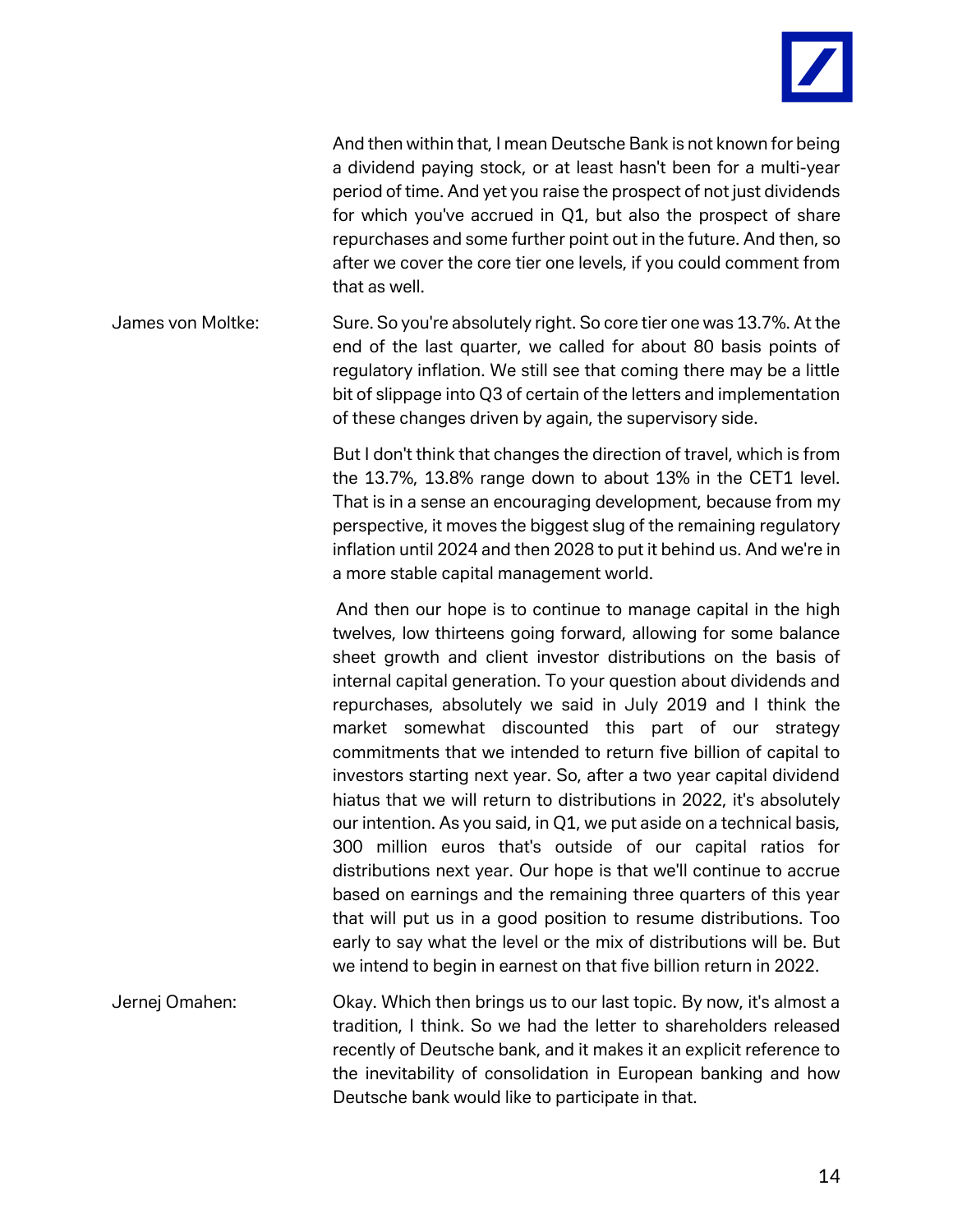

Now, I'd like to make two points. One, you have approached now, a couple of years ago, one of your domestic competitors to explore a potential combination. I recall very clearly at the time when the talks broke off, that the narrative was, it's not that we don't see a strategic rationale here, but we just don't see the financial rationale. Since then share prices have moved substantially in opposite directions, so that financial rationale I think is better. So I don't want to ask a specific question, but I'd like to you a general question. Deutsche Bank now has a market cap. It has a market cap that allows you to be flexible on M&A both domestically, and cross border. Is that a realistic option for Deutsche? So when you say you want to participate in European consolidation, what timeline do you have in mind and conceptually, what kind of transactions do you have in mind?

James von Moltke: Look, it's really impossible to talk about timelines because there's so many sort of uncertainties attached to timing. But I think as Christian said, very clearly at the AGM, it's something that we see in the future, as part of our future, and part of, I think the benefit of what we've been working on now for several years, as you point out. Not just the stock price, but the firm's preparedness to enter into strategic transactions that are beneficial both to our overall franchise, to our ability to serve clients, and importantly to the shareholders, and the stock price. I think that's improving over time. We've said also consistently over the years, our focus has been on doing the homework to prepare the company and put us on a better footing. And that homework is a lot of things. It's obviously meeting the financial targets, with the financial targets should come, and improve currency, and market capitalization.

> But as we do all of that, we are extremely mindful of the work that still lies ahead. I talked about the transformation work that still lies ahead. We're humble about that work effort over the next call it four to six quarters. But we also talk about the control remediation efforts that we have underway in particular in anti-financial crime. We know we still got work to do there, and we're going to ensure that we deliver on our commitments. We will not sacrifice the control investments for financial targets. But we will do everything in management's power to be able to balance the need to deliver returns for investments with those control investments in requirements.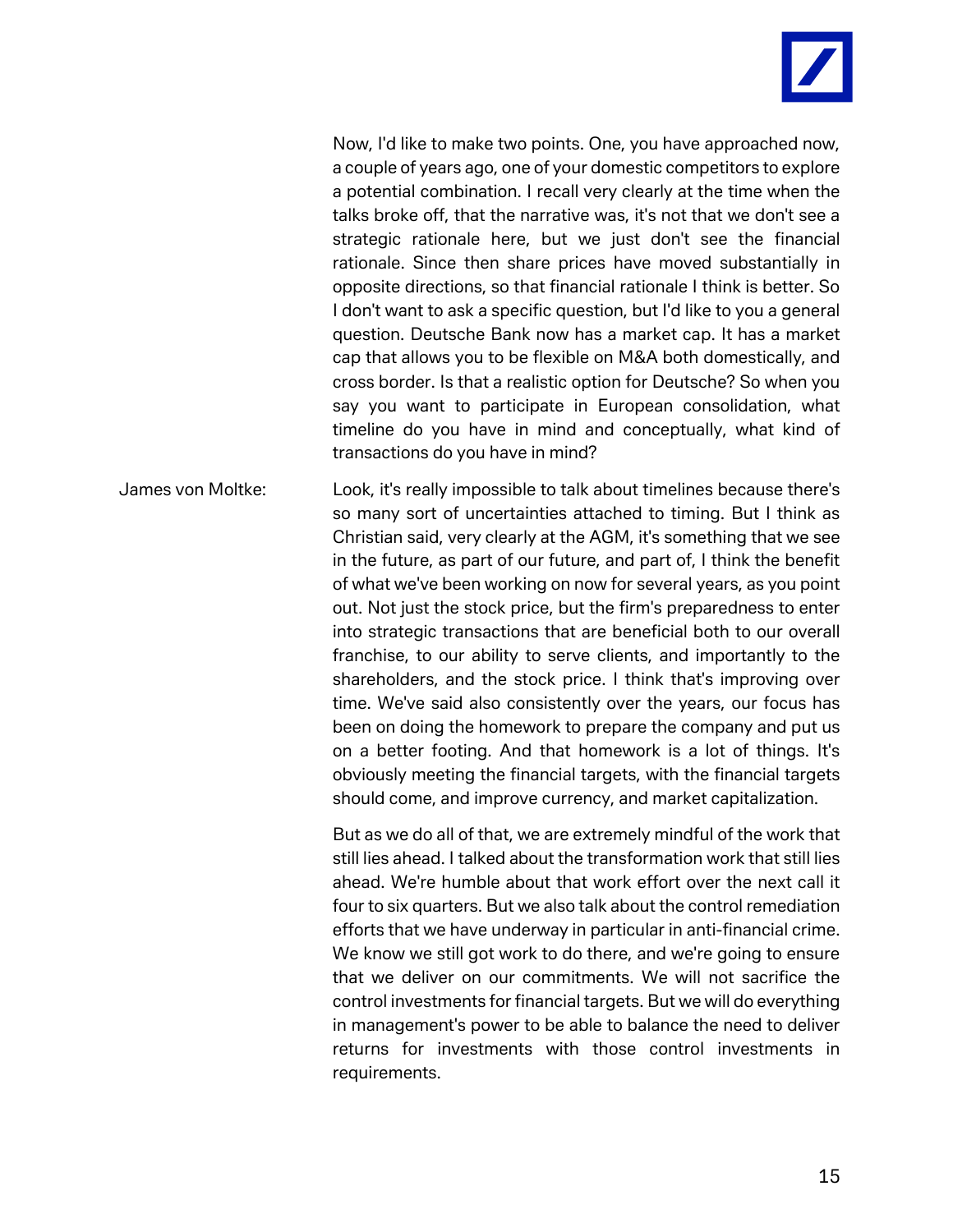

But I think all of those things more broadly as well are the technology platforms we're building, risk and finance capabilities, frontline product capabilities, executing on strategies. These are all things that enable one ultimately to enter into strategic combinations. To your question about the nature of those combinations, very hard to assess. Again, as much as timelines are hard to speculate on, the right combination, the right strategic path for us is equally hard. I think we have built for, I think very competitive business lines in our essence, the restructuring announced in 2019. And I think in each of those four areas, we have opportunities to enhance our platform, and our capabilities. And so we will assess the opportunities as they come.

Jernej Omahen: Excellent. James we've come to the end of our session. I'd like to thank you again for taking the time to be here with us today for agreeing to open our third day of our conference. I certainly hope to see you next year, but I also hope to see you in person soon, so we can do away with these virtual events. But James, thank you very much. And thanks for joining us.

James von Moltke: Thank you, Jernej. Great to see you. Thank you for having me.

## *Disclaimer*

*This transcript contains forward-looking statements. Forward-looking statements are statements that are not historical facts; they include statements about our beliefs and expectations and the assumptions underlying them. These statements are based on plans, estimates and projections as they are currently available to the management of deutsche bank. Forward-looking statements therefore speak only as of the date they are made, and we undertake no obligation to update publicly any of them in light of new information or future events.*

*By their very nature, forward-looking statements involve risks and uncertainties. A number of important factors could therefore cause actual results to differ materially from those contained in any forward-looking statement. such factors include the conditions in the financial markets in Germany, in Europe, in the united states and elsewhere from which we derive a substantial portion of our revenues and in which we hold a substantial portion of our assets, the development of asset prices and market volatility, potential defaults of borrowers or trading counterparties, the implementation of our strategic initiatives, the reliability of our risk management policies, procedures and methods, and other risks referenced in our filings with the US securities and exchange commission. such factors are described in detail in our sec form 20-f of 12 March 2021 under the heading "risk factors." copies of this document are readily available upon request or can be downloaded from [www.db.com/ir.](http://www.db.com/ir)*

*This transcript also contains non-IFRS financial measures. For a reconciliation to directly comparable figures reported under IFRS, to the extent such reconciliation is not provided in this transcript, refer to the Q1 2021 financial data supplement, which is available at [www.db.com/ir.](http://www.db.com/ir)*